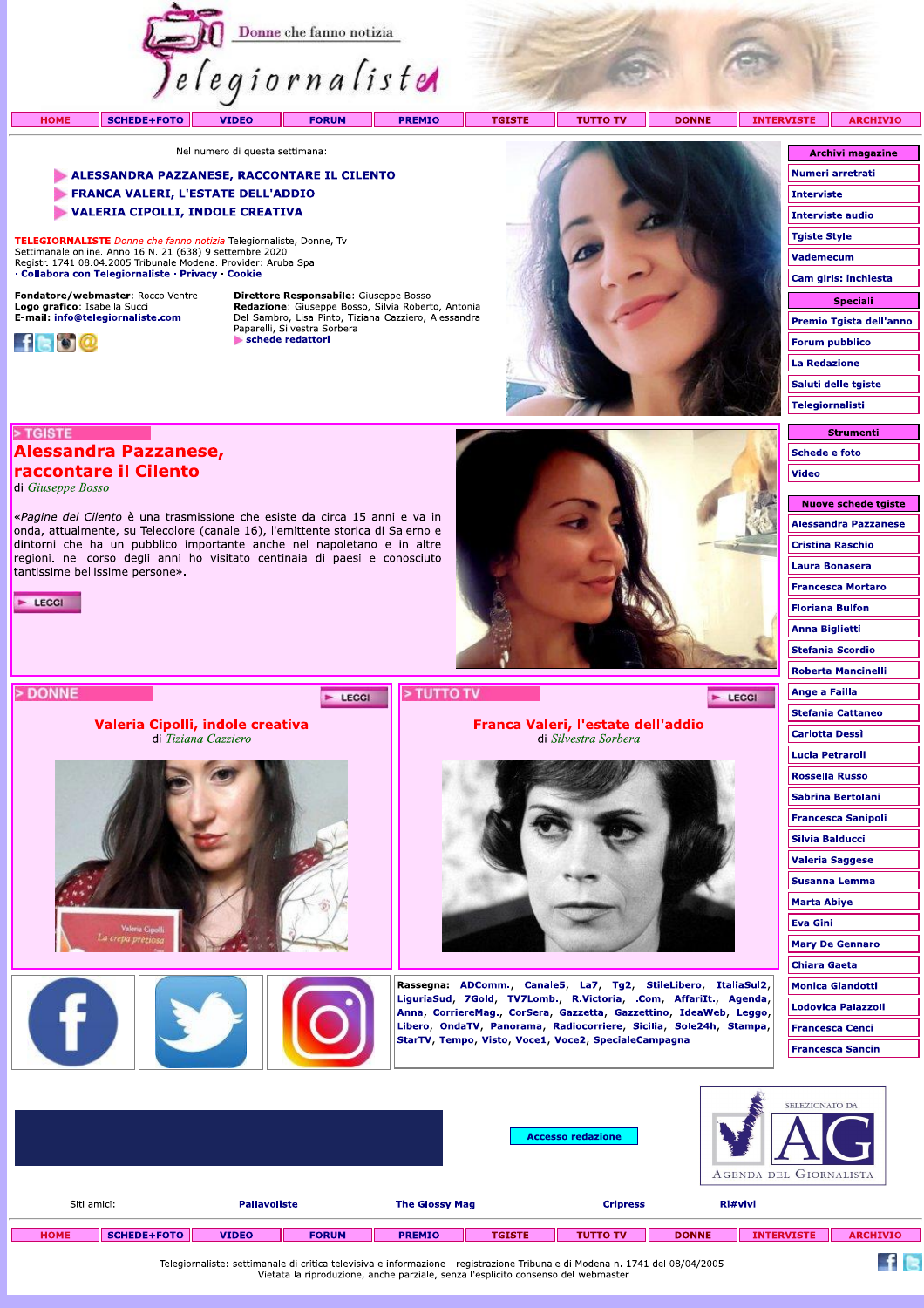

**Example 15 CO Approfondimenti e notizie su<br>
di Giuseppe Bosso<br>
conduttrice di Pagine del Cilento, incontriamo la giornalista Alessandra<br>
Pazzanese.<br>
Come sta vivendo il Cilento ('estate del Covid, dal suo punto di vista?<br>** visitatori di ammirare anche i borghi dimenticati. Dal punto di vista professionale, dopo mesi di grandi rallentamenti, ho fatto rinascere in me la speranza. Io vivo a Roccadaspide e qui il Forum dei Giovani, ad esempio, è stato capace di organizzare un bellissimo evento estivo pur rispettando tutte le norme anticontagio, giustamente ancora in vigore: i giochi medioevali di Santa Sinforosa che da secoli si tengono nella cittadina. A Trentinara, per fare un altro esempio, i visitatori hanno continuato a raggiungere il borgo per ammirarlo e non c'è stata una riduzione significativa dell'affluenza turistica, fortunatamente. Ancora ad Ottati ho avuto l'opportunità di presentare l'Ottati Etnomusic Festival che, nonostante le tante norme da rispettare, si è svolto nella massima sicurezza e tranquillità. Sono cose che mi lasciano un bel ricordo di questa estate, nonostante le difficoltà e mi ridanno la speranza. Quindi non posso far altro che pensare che i prossimi mesi il mio Cilento li affronterà rimboccandosi le maniche per rialzarsi dinanzi ai problemi, come sempre».

## Come nasce Pagine del Cilento?

«Pagine del Cilento è una trasmissione che esiste da circa 15 anni e va in onda, attualmente, su Telecolore (canale 16), l'emittente storica di Salerno e dintorni<br>che ha un pubblico importante anche nel napoletano e in altre regioni. È nata da



traquilità. Sono cose che mi issoino un bei ricordo di queste este, ponostante<br>Le difficoltà e mi ridano la speraza. Quidi non posso far altro che pensare che i<br>dismain resi il mio Cliento la ilfronde le manie va in ordina commoventi che mi da questo lavoro posso dire che le provo sempre quando lavoro sulla cronaca nera, è stato anche molto difficile per me iniziare a trattarla: non posso non piangere quando parlo dei giovani vittime della strada o di malattie infami. Ultimamente penso spesso a Chicco, un bambino di Stella Cilento che a soli 5 anni ha lottato come un leone per sconfiggere il tumore e che è venuto a mancare qualche mese fa. Intervistai per la mia trasmissione i suoi dolcissimi<br>genitori pochi mesi prima dell'irreparabile e narrai la sua sto erritrion. Uno de primi a flats i dela mai scrittura e a chiamamiper darmi per darmi a scritterion. Uno de primi a scritterio a mai scritterio and the main of the compare equation of the compare equation of the compare equ

In futuro darà priorità al successo professionale o alla vita privata?<br>
«Ho un progetto per me importante dal punto di vista delle pubblicazioni giornalistiche e per il futuro questa sarà la mia priorità perché ho promesso

| <b>HOME</b> | SCHEDE+FOTO | <b>VIDEO</b> | <b>FORUM</b> | <b>PREMIO</b> | <b>TGISTE</b> | <b>TUTTO TV</b> | <b>DONNE</b> | <b>INTERVISTE</b> | <b>ARCHIVIO</b> |
|-------------|-------------|--------------|--------------|---------------|---------------|-----------------|--------------|-------------------|-----------------|
|             |             |              |              |               |               |                 |              |                   |                 |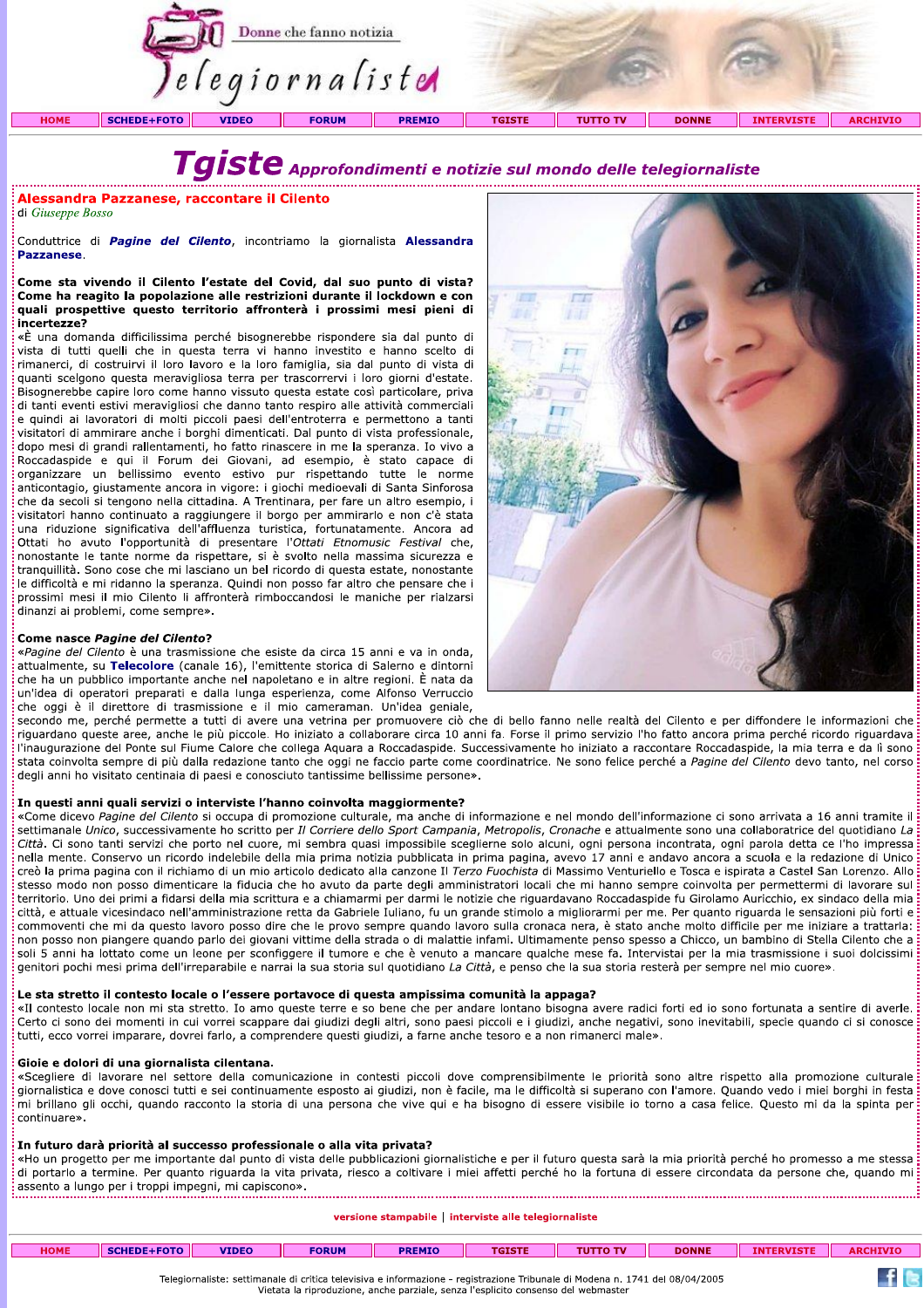

Franca Valeri, l'estate dell'addio

di Silvestra Sorbera

Questa estate, appena dopo aver spento le cento candeline, ci ha lasciati la grande Franca Valeri.

Attrice di successo, dall'ironia piccata e sagace, ha tracciato un solco all'interno della storia televisiva di ieri e anche di domani.

La vita di Franca Valeri non è stata certo semplice. La madre cattolica e il padre ebreo hanno fatto sì che la sua esistenza venisse **sconvolta** dagli accadimenti della seconda guerra mondiale; le leggi razziali hanno portato via all'attrice e alla sua famiglia molti dei loro averi ma la giovane Franca non si è mai data per vinta riuscendo a ritrovare la serenità perduta.

Gli anni '50 e '60 sono stati quelli del grande successo, da Federico Fellini ai manne sur conservator se conservator de la grande successo, au reactive remin al<br>monologhi delle "signore di Franca", come poi riscontrò anche in televisione con interessione con in televisione con Maestro con Marco Columbro e infine Linda e il Brigadiere con Nino Manfredi.



versione stampabile | interviste a personaggi | interviste a telegiornalisti

| <b>HOME</b>                                                                                                                  |  | <b>VIDEO</b> | <b>FORUM</b> | <b>PREMIC</b> |  | . TV | <b>DONNE</b> |  |  |
|------------------------------------------------------------------------------------------------------------------------------|--|--------------|--------------|---------------|--|------|--------------|--|--|
|                                                                                                                              |  |              |              |               |  |      |              |  |  |
| Telegiornaliste: settimanale di critica televisiva e informazione - registrazione Tribunale di Modena n. 1741 del 08/04/2005 |  |              |              |               |  |      |              |  |  |

Vietata la riproduzione, anche parziale, senza l'esplicito consenso del webmaster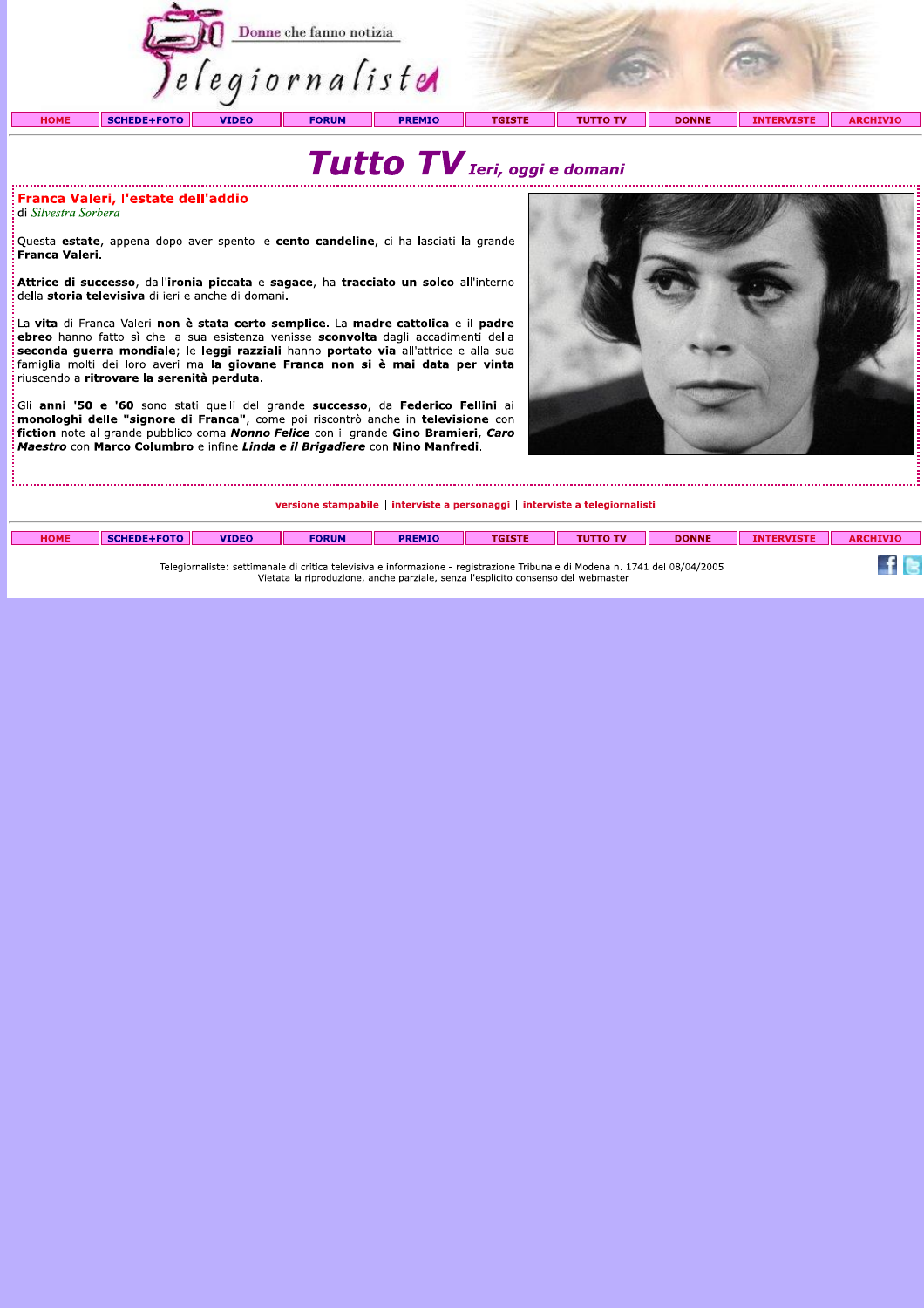

# $\boldsymbol{Donne}$  Nel mondo, nella storia

## Valeria Cipolli, indole creativa

di Tiziana Cazziero

Incontriamo Valeria Cipolli, poliedrica scrittrice (e non solo) che ci racconta il suo percorso e le sue opere.

# Ciao Valeria e grazie per il tuo tempo. Parlaci di te, quando ti sei avvicinata alla<br>tua arte?

**Valeria Cipolili, indole creativa**<br>
di Tiziana Cazziero<br>
Incontriamo Valeria Cipolli, poliedrica scrittrice (e non solo) che ci racconta il suo<br>
percroso e le sue opere.<br>
Incontriamo Valeria care per il tuo tempo. Parkac ordinaria. Credo che la mia creatività derivi dal mio modo di vedere surreale, alternativo, guardare la vita da una prospettiva non ordinaria, quella generalmente meno battuta».

## Quando ti sei avvicinata alla scrittura?

The molto piccola. Mi è sempre piaciuto scrivere, ricordo che scrissi il mio primo libricino a dieci anni (ben dieci pagine!) e lo regalai alla mia maestra di italiano che ne fu entusiasta. Si intitolava Salatlantide e raccontava la storia di un esserino minuscolo

proveniente dalla sommersa Atlantide che per sbaglio si ritrovava catapultata nel mondo degli uomini. Da quel momento non ho più smesso».

## Com'è avvenuto il tuo ingresso nel mondo editoriale. Parlaci di quel momento, quando hai esordito con un tuo libro?

«È avvenuto nel 2017 quando ho vinto il Premio Nazionale di Poesia Giovane Holden Edizioni, casa editrice viareggina, in seguito è stata pubblicata la mia prima raccolta Ti stappo gli occhi. È stato un momento molto emozionante: vedere che l'emozione dei miei versi si era trasformata in un sentimento comune, condiviso<br>che era arrivato a destinazione»

proveniente dalla sommersa Atlantide che per sbaglio si ritrovavo catapultata nel mondo degli uomini. Da quel momento non ho più smesso».<br>
Com Va avvenuto il tuo ingresso nel mondo editoriale. Parlad di quel momento, quand

«Ho una formazione classica e linguistica e quando non scrivo mi occupo di lingue e traduzioni. Poi c'è la pittura a cui ho accennato prima che mi sta dando molte<br>soddisfazioni e che mi auguro possa trasformarsi in un lavo

intenzioni degli altri. Chi di voi ha mai sentito il bisogno di vedere dentro gli occhi di qualcuno, darci anche solo una sbirciatina perché il riflesso esterno che infinandano non vi basta? Stapparmi gli occhi è stata un'

coniarne di nuove, accostarle ad altre afferenti a sensi diversi. La mia è una poesia sensoriale, liquida e ricca di immagini, un po' "pittorica", evocativa, che vuole